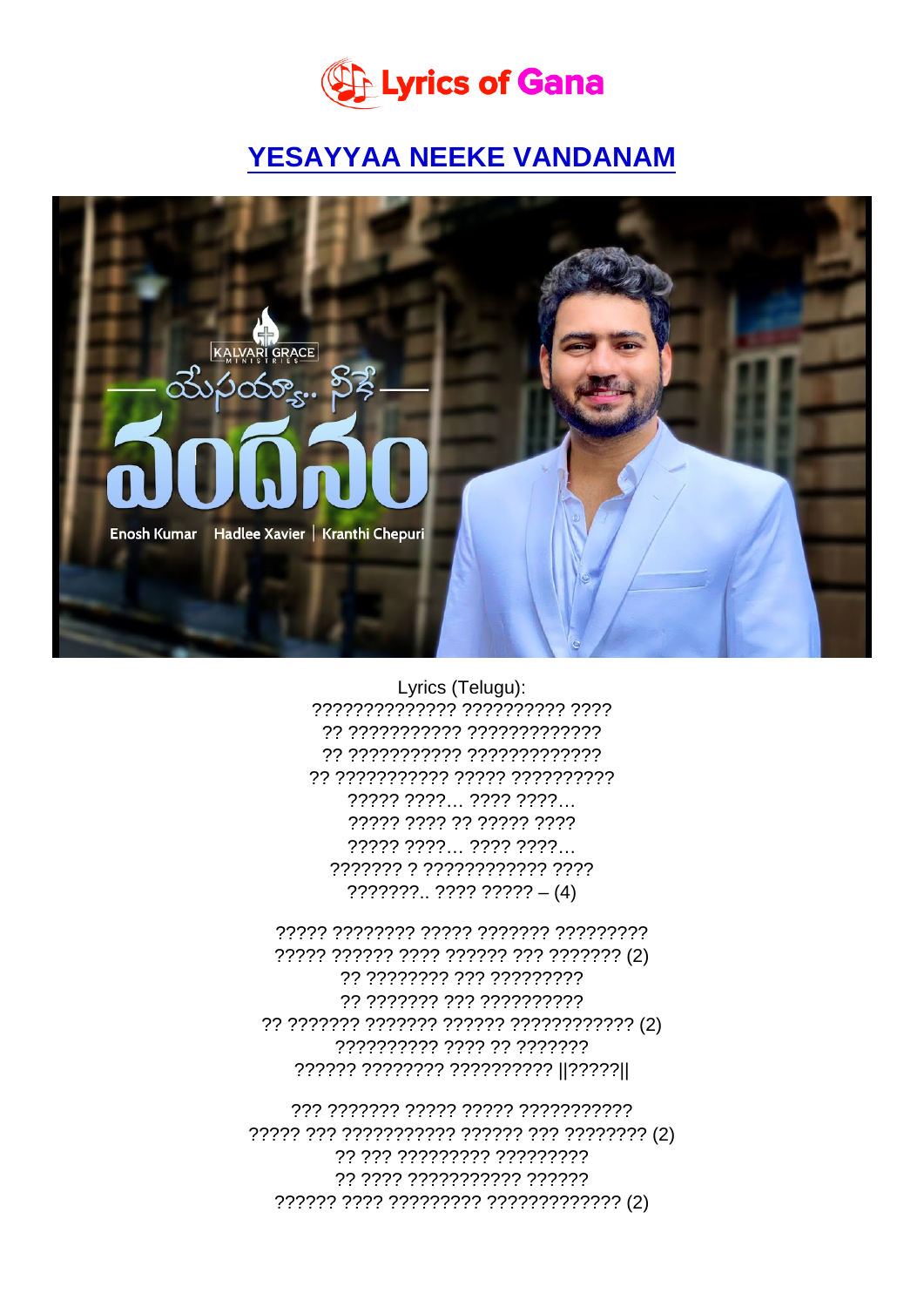## ??????? ?? ?????? ?? ???????? ?????? ?????? ???????? ?????????? ||?????||

Lyrics (English): Bhoomyaakaashamulanu Srujiyinchina Devaa Nee Sannidhilone Praveshinchedanu Nee Parishuddhathanu Prakaashinchutaku Nee Paripoornathalo Nannu Nadipinchumu Mahimaa Neeke… Ghanathaa Neeke… Prathi Dinam Naa Aaraadhana Neeke Mahimaa Neeke… Ghanathaa Neeke… Nirantharam Ee Sthothraarpana Neeke Yesayyaa.. Neeke Vandanam – (4)

Matti Muddhanaina Nannu Manishigaa Roopinchaavu Vatti Vaadanaina Gaani Mahimatho Nanu Nimpaavu (2) Nee Kougililo Nanu Hatthukoni Ara Chethulalo Nanu Chekkukoni Nee Sannidhi Kaanthini Naapaine Udayimpajesaavu (2) Emivvagalanu Nenu Nee Premakai Pagilina Hrudayamutho Aaraadhinthunu ||Mahimaa||

Ghora Paapinaina Nannu Enthagaa Preminchaavu Siluva Paina Praanamichchi Vinthagaa Nanu Maarchaavu (2) Naa Mano Nethramunu Veliginchi Naa Hrudaya Kaatinyamunu Maarchi Arhathe Leni Balaheenudane Ennukunnaavu (2) Emichchi Nee Runamunu Ne Theerthunu Virigi Naligina Manassutho Aaraadhinthunu ||Mahimaa||

> Translation (in English): O God, who created Heaven and Earth! I will enter into Your presence To shine Your Holiness Lead me in Your completeness Glory and Honor to You Every day my worship is to You Glory and Honor to You Always this praise offering is to You Jesus.. Thank You

From dust, You have formed me as a human Though I was an empty, You have filled me with Glory You have hugged me You have engraved me on the palms of Your hands And You have shined Your face upon me What can I give for Your Love I worship You with my broken heart

How much You have loved this deadly sinner You have changed me strangely by dying on the Cross You have enlightened eyes of my heart You have changed hardness of my soul